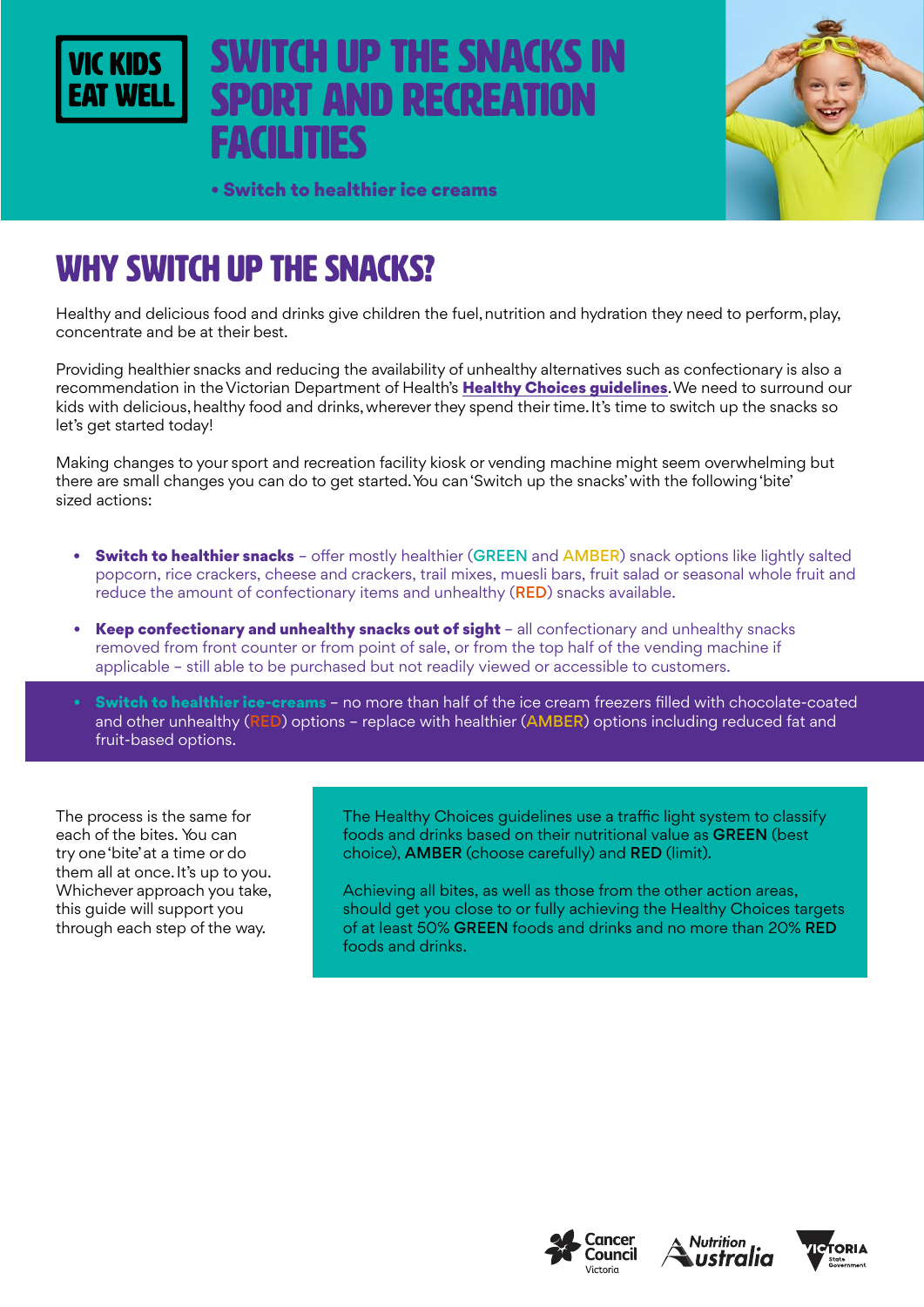# switch to healthier ice creams – WHAT'S INVOLVED?

The 'Switch to healthier ice creams' bite includes ensuring no more than half of the ice cream freezer is filled with RED options, including:

- Chocolate-coated ice creams
- ice creams with added:
- lollies, jellies/gummies, bubble-gum or other confectionary
- cookies, cookie dough or biscuits, including crumbs
- syrups (e.g. chocolate, caramel or fruit syrups)
- icy poles or iced confections with added sugar.

The 'Switch to healthier ice creams' bite also includes replacing RED options in the freezer with healthier AMBER options including:

- milk-based ice creams that are low in fat and kilojoules (milk or milk alternatives are listed first in the ingredients list or second after water)
- icy poles or iced confections based on 99% fruit juice with no added sugar.

To switch to healthier ice-creams, follow our three simple steps:





Start by using [FoodChecker](https://foodchecker.heas.health.vic.gov.au/) to review the ice creams and icy poles currently available at the facility. This will help identify which are the unhealthy RED options and which are the healthier AMBER options.











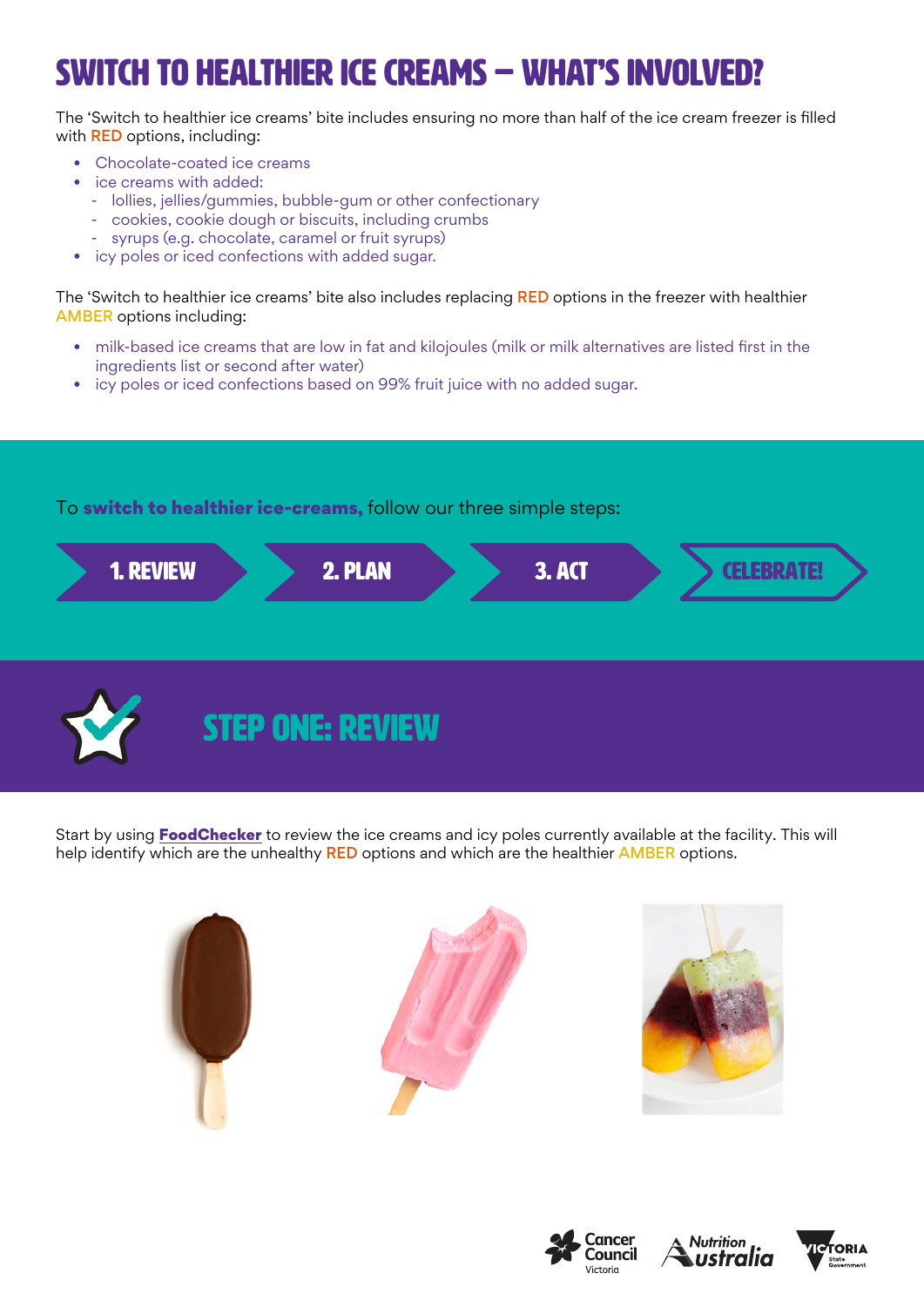

STEP two: plan Now you know what you have, decide how you will make your changes.

Choose from many healthier ice cream and icy pole options that can be included in the facility's food service.

Use Food Checker again to find new AMBER ice creams or icy poles to replace some of the RED options.

Decide which RED ice creams and icy poles you're able to stop selling and which you would like to keep. For instance, you may want to keep some of your best sellers and remove the less popular varieties. Or you may want to offer only one or two flavours of a chocolate-coated ice cream rather than four or five.

You also need to learn how the ice creams are purchased. Find out where the facility purchases its snacks from for the café/kiosk and/or vending machines. It could be:

- a major brand ice cream supplier
- a local distrubutor or wholesaler.

Once you know where the facility purchases its ice creams and icy poles from, contact the supplier to discuss and determine AMBER options the facility can purchase.

### Preparing for change

It is recommended that you make changes all at once. An ideal time to do this is at the beginning of a new year or term, however it can be done at any time.

#### TIP:

If there is a contract or agreement in place, discuss with the supplier what flexibility there is and how more AMBER options could be included in the existing contract.

If the facility uses a major brand ice cream supplier, the good news is they are generally open to modifying the types of ice creams in their freezers to offer mainly healthier options, as well as removing branding associated with their unhealthy RED options.

If the contract is set, you might need to wait to influence the contract when it comes time for renewal. Or consider using a different supplier that can offer the AMBER options you want.



### STEP THREE: ACT

Now you've done all the groundwork, it's time to put it into action.

#### Here's a great example of switching up the ice creams.

Vic Kids' Leisure Centre reviewed the ice creams and icy poles in their kiosk freezer and found that two out of 16 options available were unhealthy (unhealthy options are highlighted in RED, healthy options are highlighted in AMBER). Next, they identified healthier options they could make available instead. Vic Kids' Leisure Centre decided to remove or replace the unhealthy **RED** options as follows:









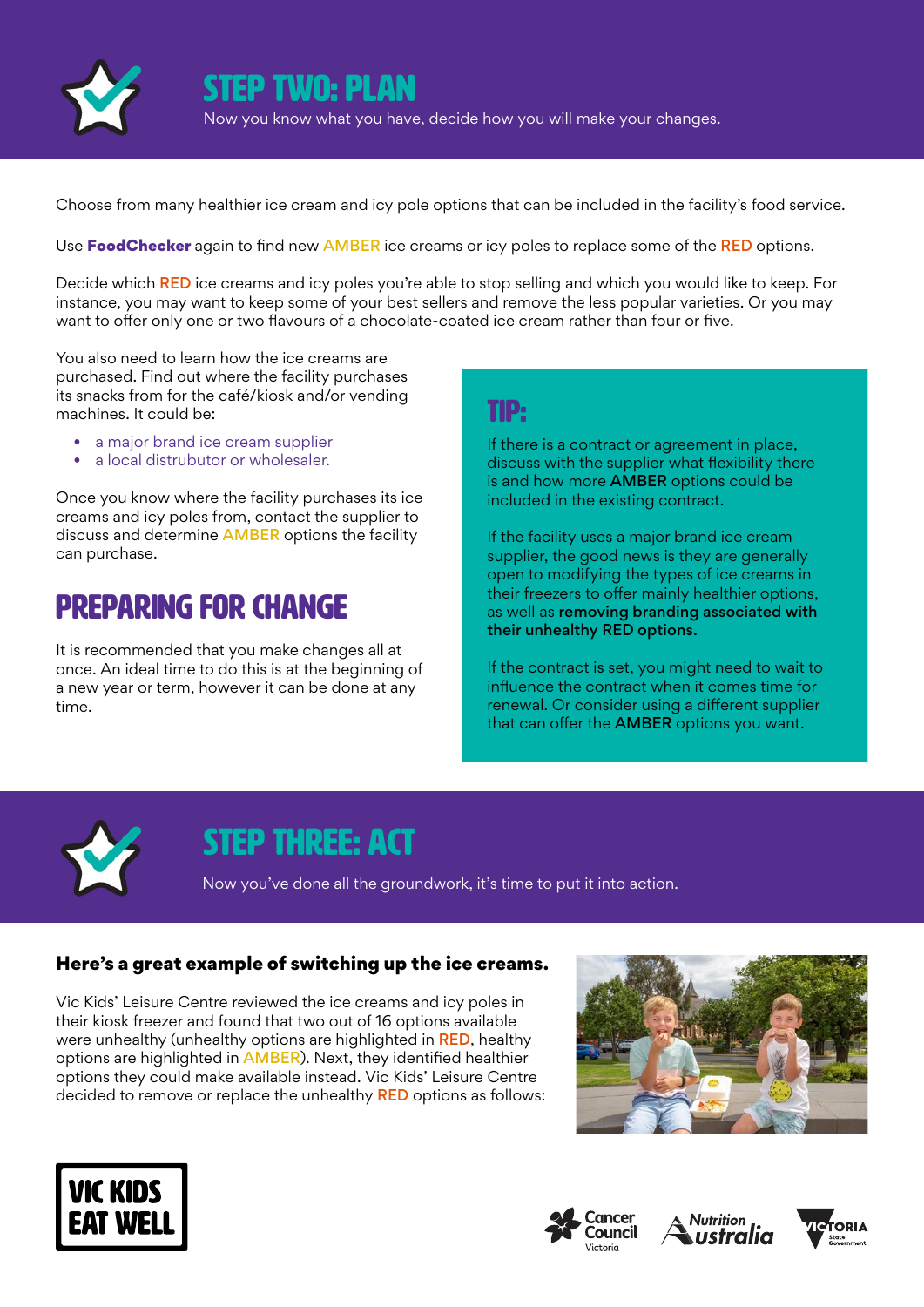## Before changes: after changes:



Work with the facility staff or supplier to move the RED options to one side of the freezer (and in the least prominent positions i.e. away from the freezer door opening) and healthier AMBER options on the other side (in the most prominent positions i.e at the freezer door opening).

Use FoodChecker to review the new layout of the freezer. Ideally the **AMBER** ice creams and icy poles should now make up at least 50% of the products in the freezer and the RED options should make up less than 50%. You may need to make some slight tweaks to meet these targets.

Initially, you may also need to remind facility staff or suppliers about these requirements each time they restock the freezer. Providing them with a visual planogram (layout, see example above) of how the freezer should look can be helpful.

## SUPPORTING SUCCESS

Think about the ways you can promote your new healthy options through the way they are placed, priced and promoted. You are more likely to have success by:

- Placing healthier AMBER ice cream options competitively so they are the cheaper choice e.g. consider lowering the price of AMBER options or increasing the price of RED options.
- **Putting up posters** advertising the new healthier ice cream options available.

Remember, this is just one of the 'bites' you can do to switch up the snacks. Check out 'Keep confectionary [and unhealthy snacks out of sight'](https://www.vickidseatwell.health.vic.gov.au/resources) or ['Switch to healthier snacks'](https://www.vickidseatwell.health.vic.gov.au/resources) for how to provide and promote other healthier snack options in the facility.